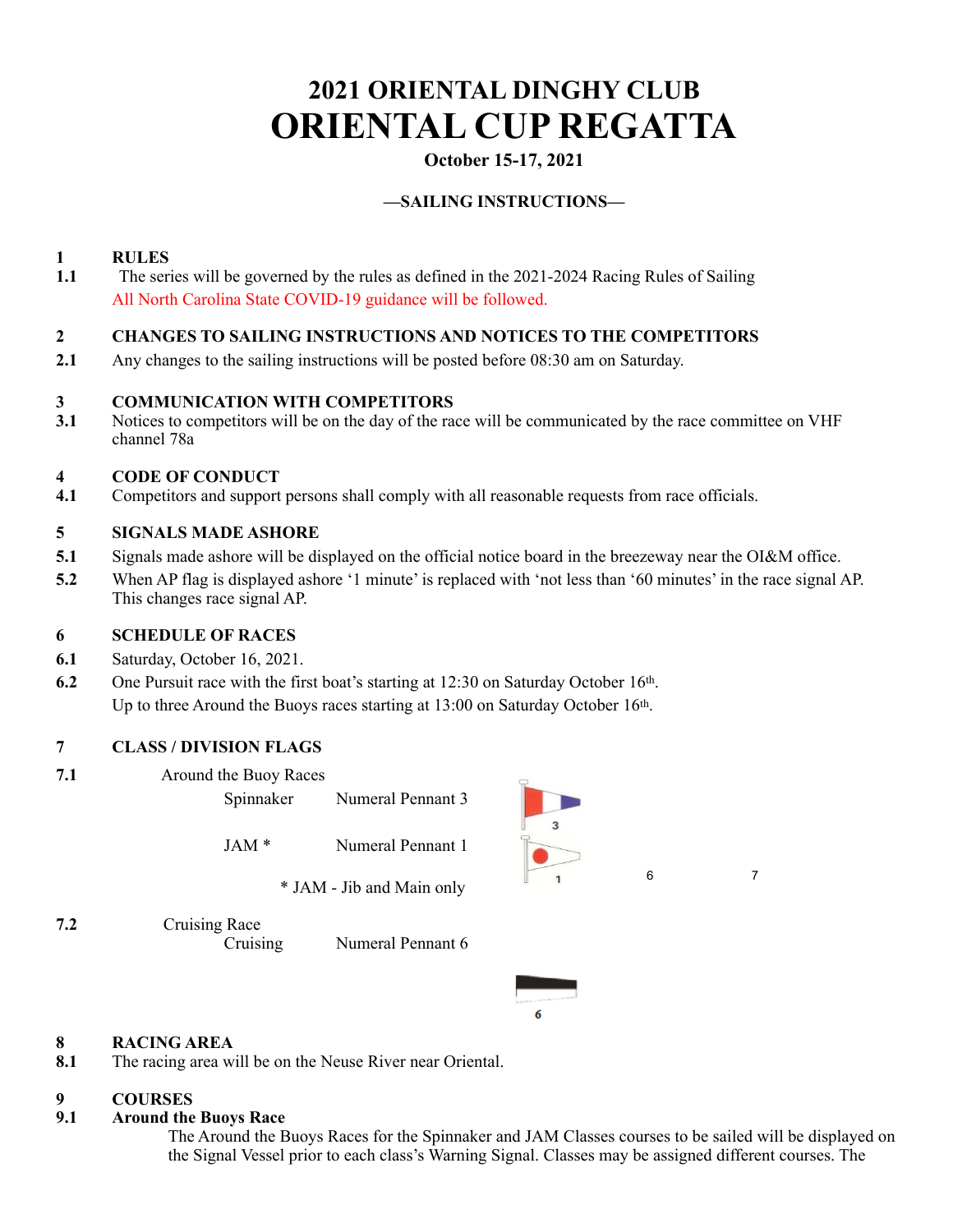courses may be single or multiple windward/leeward (WL), triangle (T), or combinations. Course diagrams for the around the buoys races are shown in the appendix to these sailing instructions.

### **9.2 Pursuit Race**

The Pursuit Race for the Cruising Class will start after the JAM Class. The courses to be sailed and start time offsets will be provided at the skippers meeting. One race will be sailed for the Cruising Class. Course diagrams for the will be provided at the Skippers Meeting.

# **10 MARKS**

### **10.1 Around the Buoys Race:**

Marks will be ODC inflatable marks. ODC course marks are orange marks  $\&$  the start/finish pin is a yellow mark.

#### **10.2 Pursuit Race:**

Marks will be government marks with the start/finish pin being an ODC inflatable yellow mark.

### **11 THE START AND FINISH**

- **11.1** The start and finish line will be between the orange flag on the signal vessel and the adjacent start/finish mark (yellow mark).
- **11.2** The Start/Finish Line is closed except for starting and finishing for any W/L, T or TWL course.
- **11.4** The Start/Finish Line is defined as an Obstruction except to start or finish.<br>**11.5** Before the first warning signal, the Lima flag shall be flown, indicating that
- **11.5** Before the first warning signal, the Lima flag shall be flown, indicating that all boats shall pass by the signal vessel and check-in with the race committee.

# **12 SCORING**

### **12.1 Around the buoys Race**

The Handicap system will be PHRF Time-on-Time. There will be no throw-outs.

#### **12.2 Pursuit Race**

Individual start times will be assigned at the skippers meeting based on the boat's PHRF rating. Scoring will be based on the finish sequence.

### **13 TIME LIMIT**

- **13.1** The time limit for the first boat to finish in a division will be 2 hours.
- **13.2** For boats sailing the around the Buoys Race**,** boats still racing 30 minutes after the first boat in their division sails the proper course and finishes, and not thereafter retiring, will be scored TLE (Time Limit Expired).
- **13.3** For boats sailing the Pursuit Race, boats still racing 90 minutes after the first boat in their division sails the proper course and finishes, and not thereafter retiring, will be scored TLE (Time Limit Expired).
- **13.4** Boats who are significantly behind may be scored PS (Position Secured). Notification will be made over VHF channel 78a and the boat will be asked to return to the starting area immediately.
- **13.5** Boats scored TLE will be scored by the race committee points equal to the number of boats in their class/division finishing within the time limit plus two without a hearing.

### **14 PROTESTS AND REQUESTS FOR REDRESS**

- **14.1** A boat intending to protest shall report to the race committee at the signal vessel as soon as possible after finishing, giving the race committee its sail number and the sail number(s) of the protested boat(s).
- **14.2** Protest forms will be available on the official notice board.
- **14.3** Protests must be filed with the race committee at regatta headquarters on the deck at the Oriental Marina and Inn within 1 hour after the signal boat docks after the last race of the day.
- **14.4** As soon as practicable after the protest time limit, the protest committee will post a notice to inform competitors of the schedule of hearings in which they are parties or named as witnesses and the location of the hearings.

### **15 RADIO COMMUNICATION**

**15.1** A designated observer on the RC may report visual signals displayed by the race committee over US VHF Channel 78A. Information reported by the designated observer is provided as a courtesy to competitors and does not in any way alter the competitor's responsibility to observe the race committee's visual signals which govern the conduct of the racing. Errors or omissions on the part of the designated observer will not be grounds for requesting redress.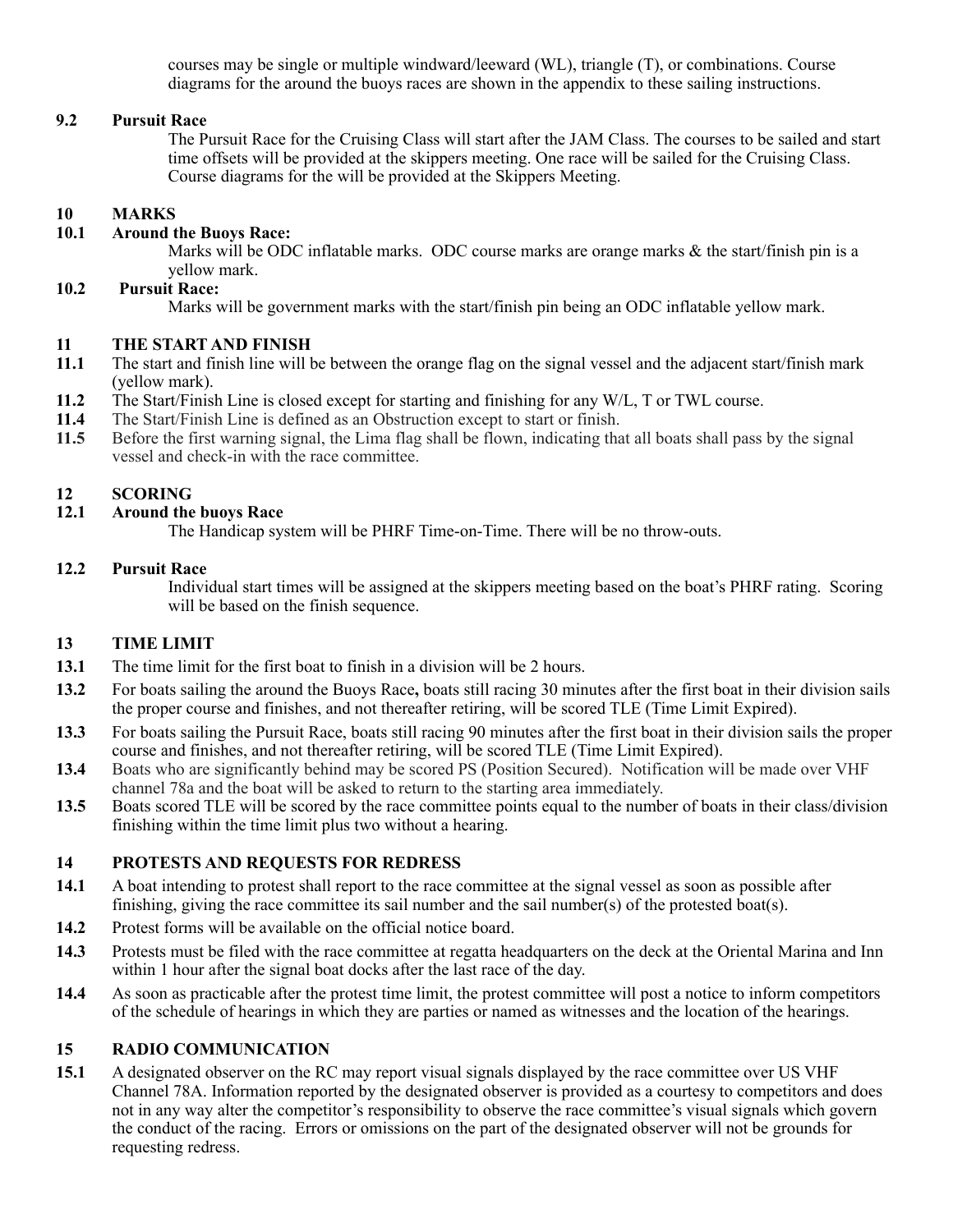**15.2** All boats shall maintain an operating VHF radio. The Race Committee will use 78A.

# **16 PRIZES**

**16.1** Awards will be given out at the Bloody Mary Breakfast on Sunday Morning.

# 17.1 **DISCLAIMER OF LIABILITY**<br>17.1 Competitors participate in the rega

**17.1** Competitors participate in the regatta entirely at their own risk. See rule 4, Decision to Race.

## APPENDIX